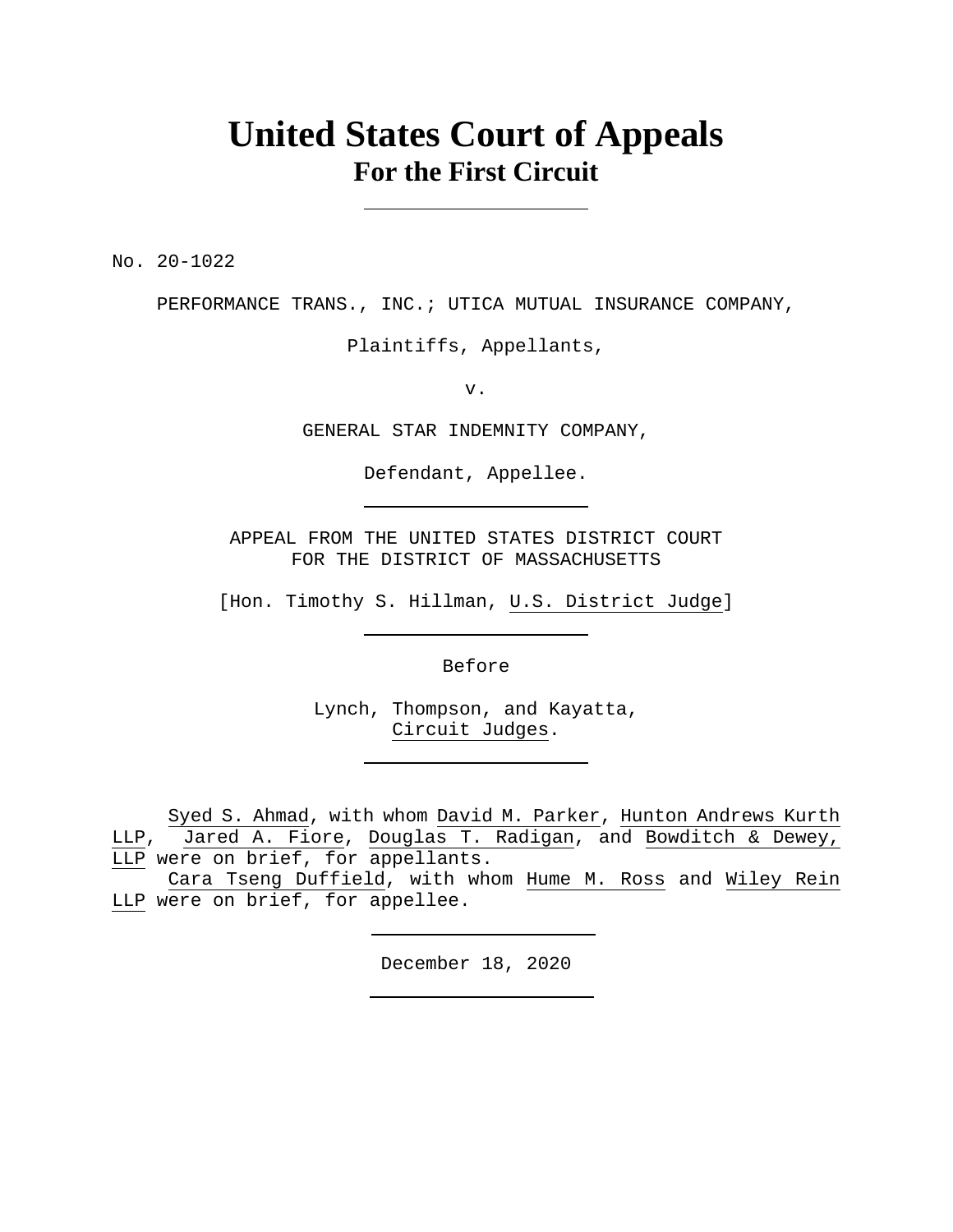**LYNCH**, **Circuit Judge**. Performance Trans., Inc. and Utica Mutual Insurance Company (collectively "PTI") brought this Massachusetts breach of contract and unfair and deceptive insurance practices action under Mass. Gen. Laws ch. 93A, § 11 against PTI's excess insurer, General Star Indemnity Company. After the parties cross-moved for summary judgment, the district court granted summary judgment in General Star's favor on the breach of contract claim, finding the relevant excess policy provisions unambiguously excluded coverage. Finding the excess policy ambiguous, we reverse and order entry of judgment in favor of PTI on the Massachusetts breach of contract claim, and we dismiss the 93A claim.

I.

A. Facts.

 PTI, a Massachusetts corporation, transports commodities, including petroleum products. As a commercial transporter of petroleum products, it obtained insurance coverage. On February 19, 2019 a PTI tanker-truck overturned in North Salem, New York "spilling approximately 4,300 gallons of gasoline, diesel fuel, and dyed diesel fuel onto the roadway and [into a] nearby reservoir." Remediation work, which counsel for PTI states has cost almost \$3,000,000 to date, has been undertaken by the New York State Department of Environmental Conservation and PTI.

 $- 2 -$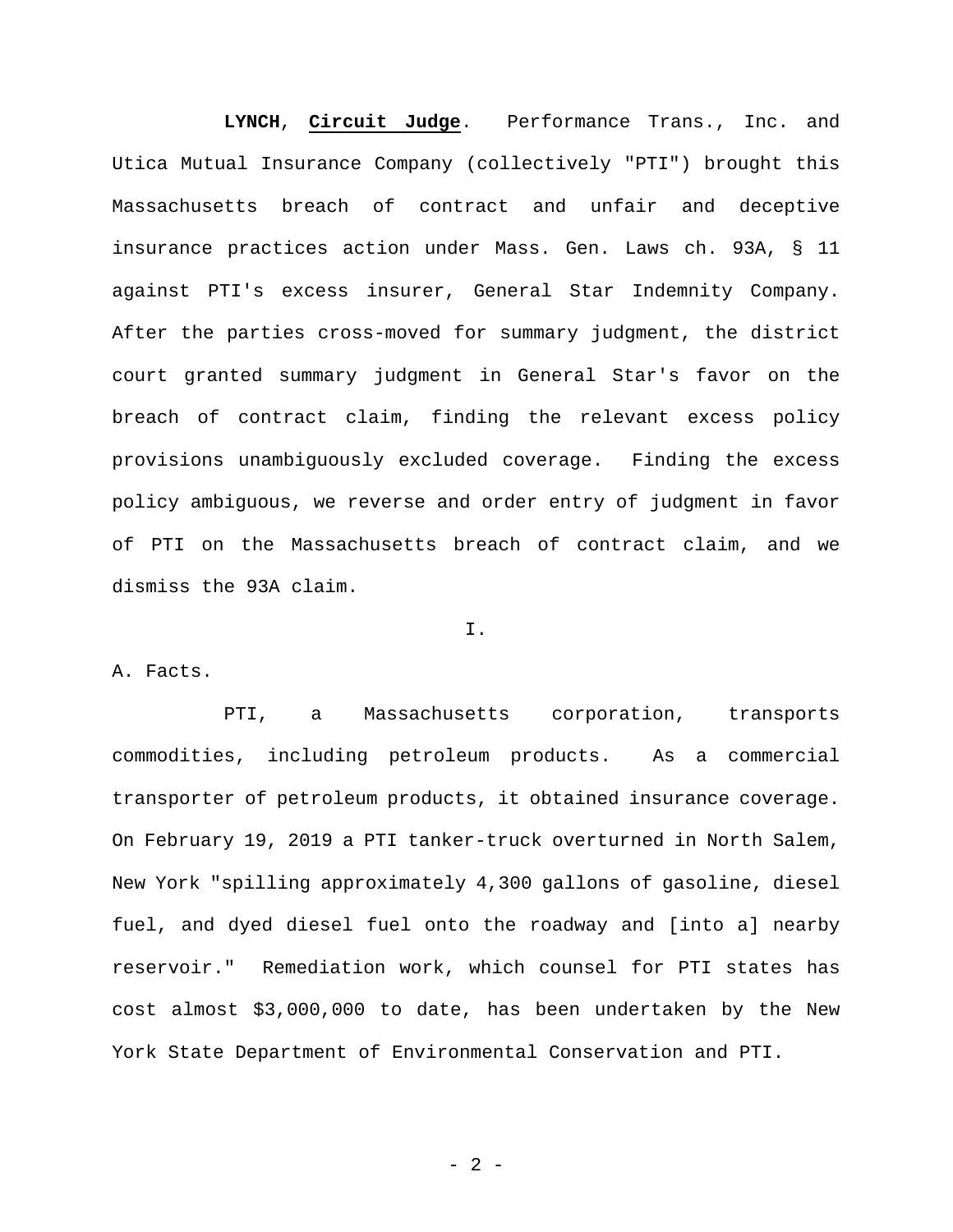At the time of the accident PTI held approximately \$1,000,000 in primary insurance coverage for its shipping operations. It is undisputed that the primary insurance covers this incident, including the cleanup costs.

The insurance policy at issue here is the excess liability policy covering the period of March 2018 to March 2019. The policy provided an aggregate of \$5,000,000 in coverage beyond the coverage limit on PTI's primary insurance. Nothing in the record establishes that all terms of this excess policy were standard form insurance contracts.

The policy stated "[General Star] will indemnify the insured for ultimate net loss in excess of the total of the limits of underlying insurance that is covered by both the controlling underlying policy and this policy." And "[e]xcept for the express provisions of this policy, this policy will follow the provisions, conditions, exclusions and limitations of the controlling underlying policy."

The excess policy also contained twenty riders. Out of these twenty riders, fifteen are labeled exclusions. One such exclusion is in Endorsement 14, titled "Exclusion -- Total Pollution," which states:

> This policy does not apply to any damages for which the insured is legally liable, or loss, costs or expenses arising out of, resulting from, caused by or contributed to by . . . [t]he actual, alleged or threatened discharge,

> > - 3 -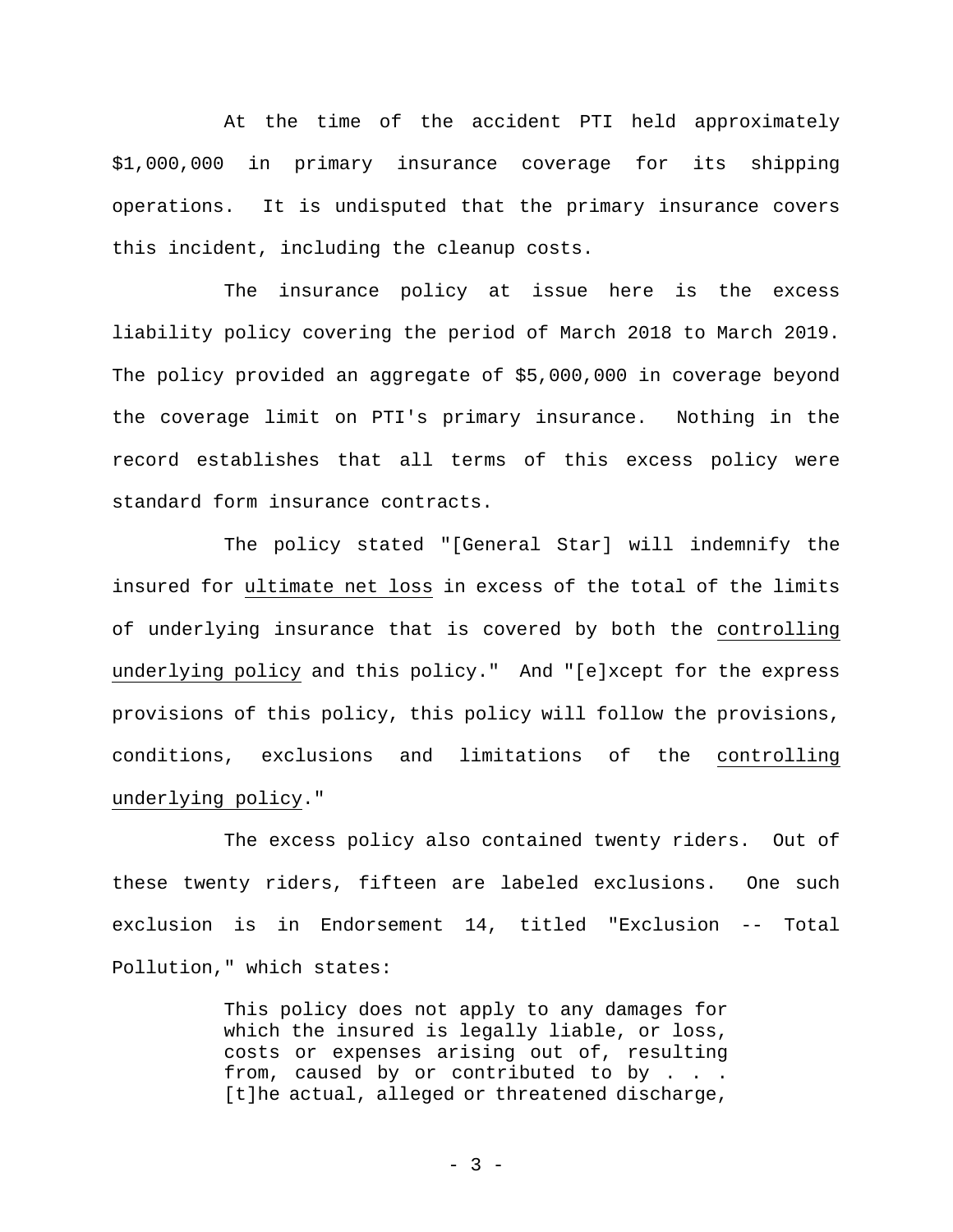dispersal, seepage, migration, release or escape of pollutants at any time . . . [or any] [r]equest, demand, or order that any insured or others test for, monitor, clean up, remove, contain, treat, detoxify or neutralize, or in any way respond to, or assess the effects of pollutants. . . . This policy does not apply to damages . . . caused by . . . pollutants regardless of whether the underlying insurance affords coverage for such damages . . . .

There is another endorsement, Endorsement 13, which is not one of the named exclusions. It is rather titled "Special Hazards and Fluids Limitation Endorsement." It states:

> This policy does not apply to ultimate net loss or costs from any event arising out of, contributed by or relating to any Special Hazard described in this endorsement and resulting from the ownership, maintenance or use of any auto. Special Hazards: A. Radiation Hazard[;] B. Underground Hazard[;] C. Drilling Fluids Unloading Hazard[.] However, this exclusion does not apply to an event arising out of the unloading of drilling fluids from an auto covered by this policy and covered by the controlling underlying insurance for the total limits of the underlying insurance, if the unloading of drilling fluids resulted directly from any of the following: 1. Heat, smoke or fumes from a hostile fire; 2. Upset or overturn of such auto; 3. A collision between such auto being used in your business and another object; or 4. A short term drilling fluid event, provided that coverage under this item 4: a. Will be available to bodily injury or property damage, but not damage to real property or to a body of water or to any other natural resource; and b. Will not be available unless written notice of the short term drilling fluid event is given to us or the controlling underlying insurance company as soon as practicable, but no more than thirty (30) days after the shipment of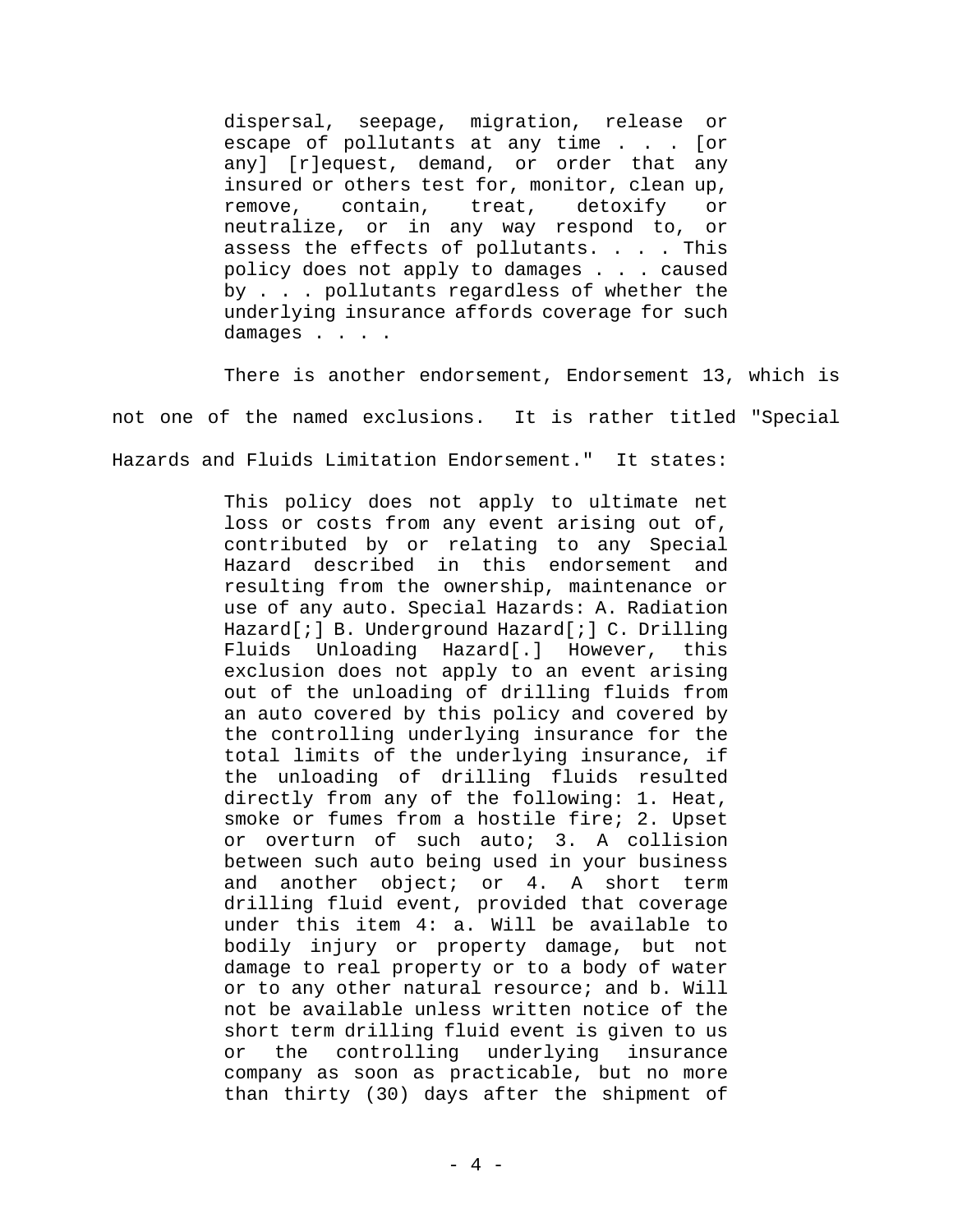the drilling fluids was entrusted to your care. If any other limit, such as a sublimit, is specified in the underlying insurance, then paragraphs 1. and 2. above will not apply unless that limit is specified in the SCHEDULE OF UNDERLYING INSURANCE.

The Endorsement also specially defines a number of terms, including "drilling fluids unloading hazard." The parties agree for purposes of appeal that the February 19, 2019 accident falls under the second exception for upset or overturn of an auto.

On March 13, 2019, after cleanup costs exceeded PTI's \$1,000,000 primary insurance limit, PTI made a claim with General Star under the excess liability policy. General Star disclaimed any coverage obligation on the basis of the Total Pollution Exclusion. PTI then contacted its insurance agent, Insurance Marketing Agency, who requested General Star reconsider the denial in light of the Special Hazards Endorsement. General Star again disclaimed any coverage, saying the Total Pollution Exclusion barred coverage, and in any event the fuel spill did not qualify as a "drilling fluids unloading hazard." General Star now accepts for purposes of appeal that the February 19, 2019 accident falls under the Drilling Fluids Unloading Hazards item in Endorsement 13.

Utica then issued PTI provisional coverage of up to \$1,000,000 on condition that PTI assigned Utica its right to recover up to that amount from General Star. Utica again asked

- 5 -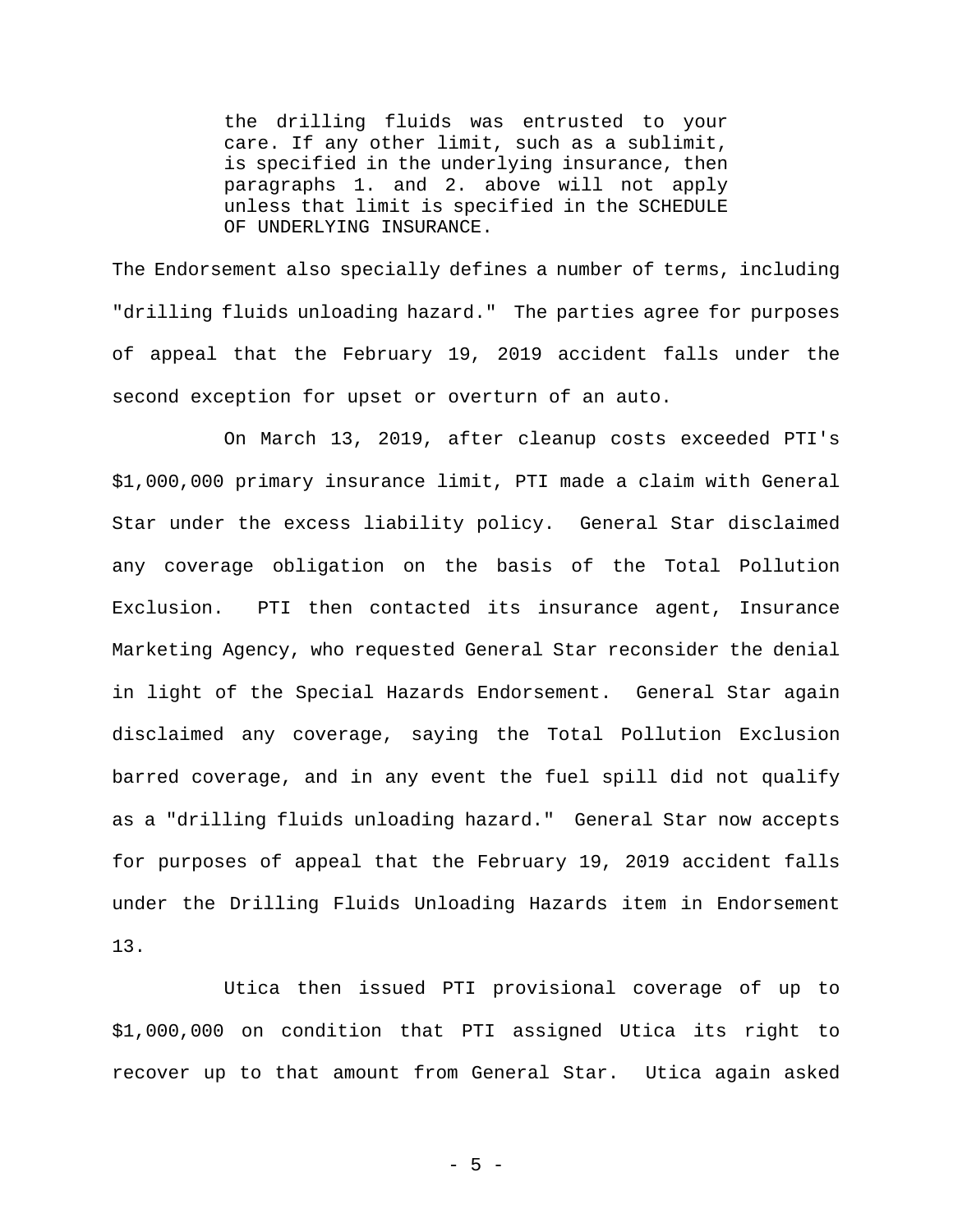General Star to reconsider its coverage disclaimer.<sup>1</sup> When General Star disclaimed any coverage obligation for the third time, PTI and Utica brought this suit.

B. Relevant Procedural History.

Both parties agreed there were no genuine questions of material fact, and the policy interpretation could be decided as a pure question of law. The district court entered summary judgment in favor of General Star on all counts.

Both before the district court and on appeal General Star argues "the [February 19, 2019] [a]ccident is a classic claim for environmental contamination barred by the Total Pollution Exclusion." PTI argues that there was coverage under the Special Hazards Endorsement, or at least the policy was ambiguous, and all ambiguity must be construed against the insurer.

The district court found the policy unambiguous and characterized the Special Hazards Endorsement as an exclusion with an exception. It read Massachusetts law to create a per se rule that "if the Total Pollution Exclusion bars coverage for the [a]ccident, the Special Hazards and Fluids Limitation Endorsement cannot create ambiguity." The district court granted summary

<sup>1</sup> In parallel, on March 15, 2019, PTI asked General Star to narrow the Total Pollution Exclusion in exchange for a premium increase.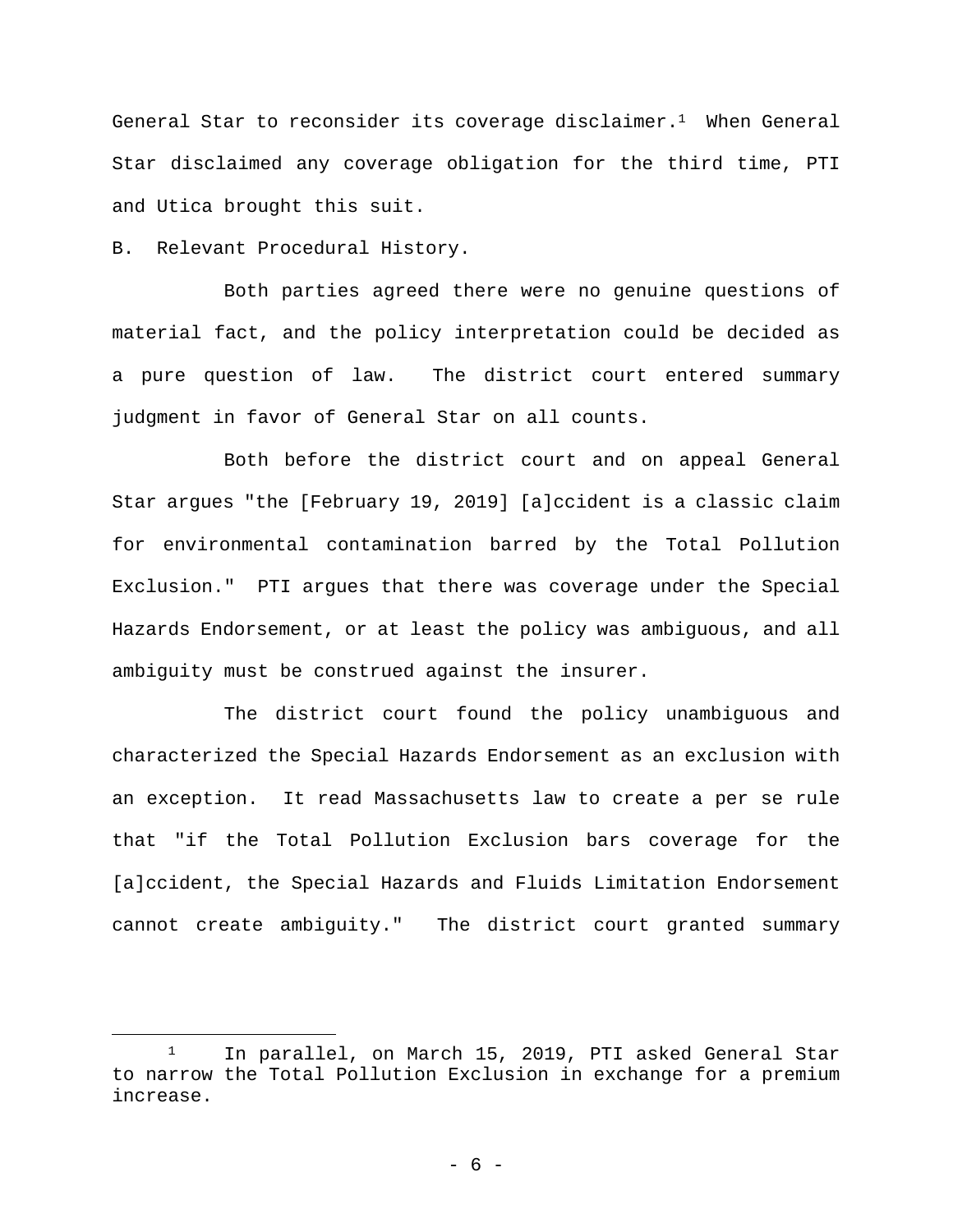judgment in favor of General Star on the Massachusetts breach of contract claim, and dismissed the 93A, § 11 claim with prejudice.

#### II.

A. Legal Standard.

We review both the district court's grant of summary judgment and its interpretation of the contract de novo, "drawing all reasonable inferences in favor of the non-moving party." Pac. Indem. Co. v. Deming, 828 F.3d 19, 23 (1st Cir. 2016) (quoting Roman Cath. Bishop of Springfield v. City of Springfield, 724 F.3d 78, 89 (1st Cir. 2013)); see also Dukes Bridge LLC v. Beinhocker, 856 F.3d 186, 189 (1st Cir. 2017). It is undisputed Massachusetts law applies to the contract-law issues in this case. See Dukes Bridge LLC, 856 F.3d at 189.

B. Analysis.

 Massachusetts courts look to "what an objectively reasonable insured, reading the relevant policy language, would expect to be covered." Dorchester Mut. Ins. Co. v. Krusell, 150 N.E.3d 731, 738 (Mass. 2020) (internal quotation marks and citations omitted). We must "interpret the words 'in light of their plain meaning, . . . giving full effect to the document as a whole.'" Holyoke Mut. Ins. Co. in Salem v. Vibram USA, Inc., 106 N.E.3d 572, 577 (Mass. 2018) (quoting Golchin v. Liberty Mut. Ins. Co., 993 N.E.2d. 684, 688 (Mass. 2013)) (alterations in original).

- 7 -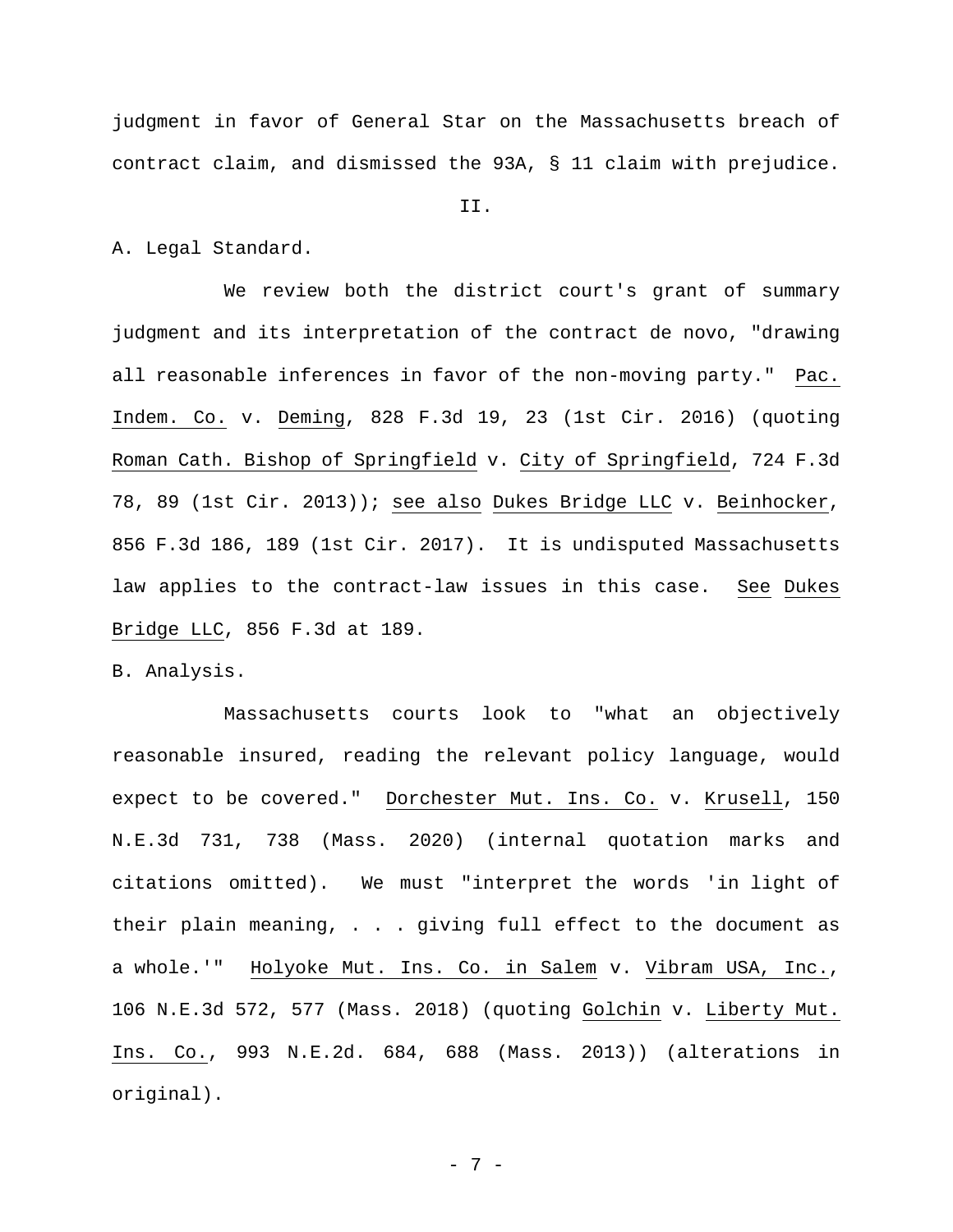Under Massachusetts law, a policy term is ambiguous when "reasonably intelligent persons would differ" as to the proper meaning of the term. Dorchester Mut. Ins. Co., 150 N.E.3d at 738 (quoting Citation Ins. Co. v. Gomez, 688 N.E.2d 951, 952 (Mass. 1998)). "Ambiguity does not exist simply because the parties disagree about the proper interpretation of a policy provision; rather[] '[a]mbiguity exists when the policy language is susceptible to more than one rational interpretation.'" Valley Forge Ins. Co. v. Field, 670 F.3d 93, 97 (1st Cir. 2012) (quoting Brazas Sporting Arms, Inc. v. Am. Empire Surplus Lines Ins. Co., 220 F.3d 1, 4-5 (1st Cir. 2000) (alteration in original)). We must construe any ambiguity in the policy in favor of the insured. Metro. Prop. & Cas. Ins. Co. v. Morrison, 951 N.E.2d 662, 671 (Mass. 2011).

Massachusetts courts further construe policy exclusions strictly against the insurer. Green Mountain Ins. Co., Inc. v. Wakelin, 140 N.E.3d 418, 427 (Mass. 2020) (applying the "longstanding principle of strictly construing exclusions from coverage against the insurer"); City Fuel Corp. v. Nat'l Fire Ins. Co. of Hartford, 846 N.E.2d 775, 779 (Mass. 2006) (noting "the strict construction we normally afford exclusionary clauses, particularly where there is any ambiguity"). Under Massachusetts law, courts should err on the side of the narrowest plausible interpretation of the exclusion and resolve doubts about the scope

- 8 -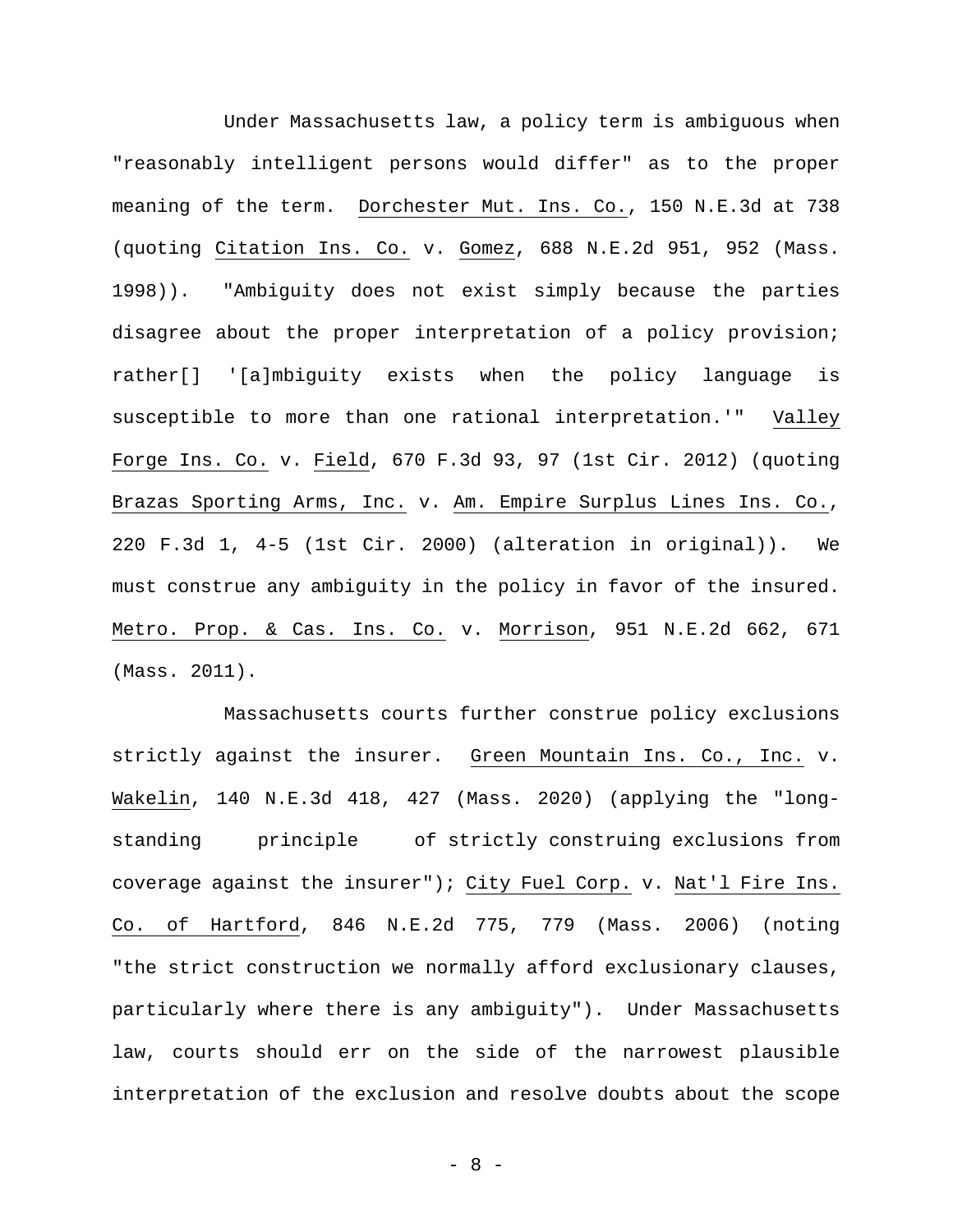of an exclusion in favor of the insured. Hakim v. Mass. Insurers' Insolvency Fund, 675 N.E.2d 1161, 1165 (Mass. 1997) (the rule of construction that any ambiguity must be resolved in favor of the insured "applies with particular force to exclusionary provisions"); Vappi & Co., Inc. v. Aetna Cas. & Sur. Co., 204 N.E.2d 273, 276 (Mass. 1965) ("[A]mbiguity in . . . somewhat complicated exclusions must be construed against the insurer.").

 The district court concluded the Special Hazards Endorsement was unambiguously an exclusion with exceptions, and applied what it viewed as a Massachusetts per se rule against finding an affirmative coverage obligation in an exception to an exclusion when, on the district court's reading, another provision unambiguously barred coverage. Because we find the purpose and effect of the Special Hazards Endorsement to be ambiguous, we do not reach the question of whether such a per se rule exists under Massachusetts law.

## 1. The plain text of the Special Hazards Endorsement is ambiguous.

The Special Hazards Endorsement is susceptible to at least three different interpretations. Item 4 states, in part, that "coverage under this item  $4: . . . . [w]$ ill be available to bodily injury or property damage, but not damage to real property or to a body of water or to any other natural resource." (Emphasis added.) This language does not appear in the preceding three

- 9 -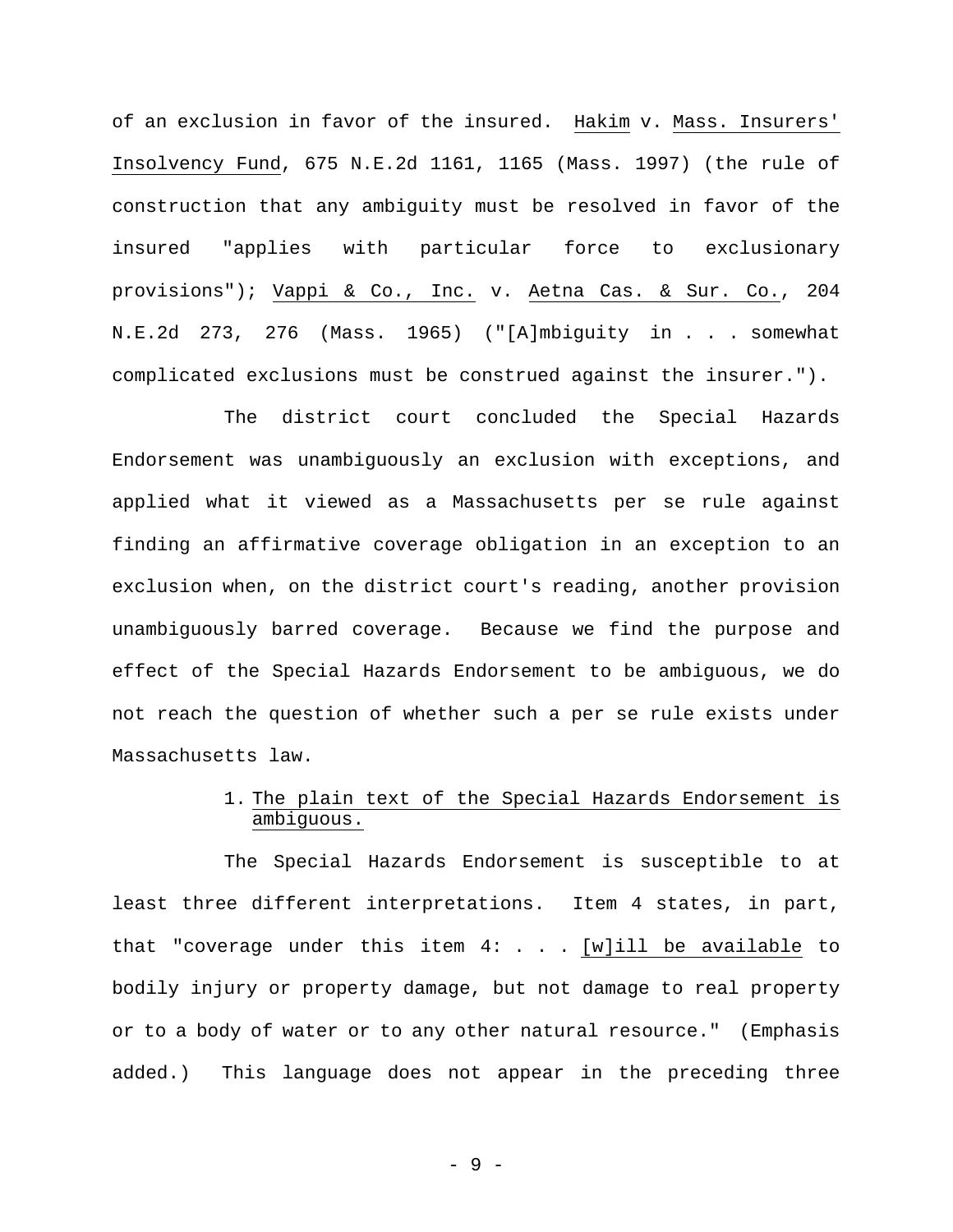items. One reading, adopted by PTI, is that this clause in item 4 makes explicit and qualifies a coverage guarantee in each of the four items. On this view, each of the four items in the Special Hazards Endorsement guarantees coverage in the circumstances the item describes. This guarantee is explicit only in item 4, because that is the only place where the agreement limits that guarantee (by excluding damage to real property, bodies of water, or other natural resources). A second reading, which neither party advocates, is that this language creates a limited coverage guarantee only for item 4. The narrowest reading, which General Star adopts, is that implicitly, this clause contains a limitation that the "[w]ill be available" language does not apply if an exclusion elsewhere in the agreement also applies. $2$  But this is not explicit anywhere in the Endorsement. Both PTI's and General Star's interpretation of the Endorsement require an inferential step, and neither is ruled out by the text of the Endorsement.

<sup>2</sup> General Star also argues PTI waived at summary judgment the argument that the Special Hazards Endorsement creates coverage. This argument is meritless. PTI and Utica plainly argued coverage was available because the Special Hazards Endorsement and its exceptions applied. Indeed, at summary judgment General Star argued "PTI and Utica attempt to create coverage by pointing to . . . the Drilling Fluids Exclusion [in the Special Hazards Endorsement]." This issue was thus fairly presented to the district court. See La Plante v. Am. Honda Motor Co., Inc., 27 F.3d 731, 740 (1st Cir. 1994) (stating that an issue "timely and squarely presented to the district court" is not waived).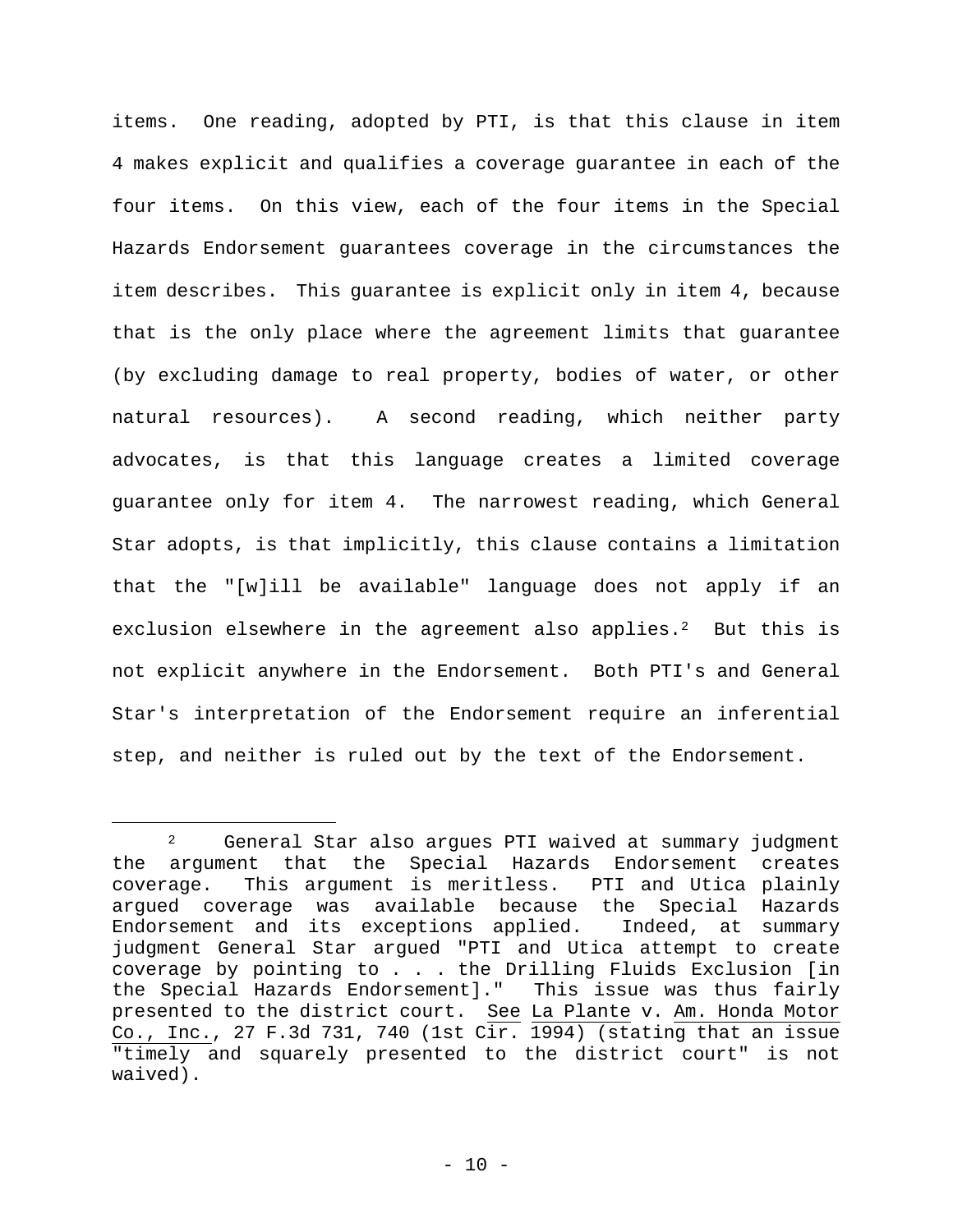Other language in the Special Hazards Endorsement adds to the ambiguity. The Endorsement is titled a "limitation" but later states "this exclusion . . . ." And unusually for a policy exclusion, it appears to contain at least a limited affirmative guarantee of coverage in item 4. We are required to assume "[e]very word in an insurance contract" was "employed with a purpose." Metro. Life Ins. Co. v. Cotter, 984 N.E.2d 835, 844 (Mass. 2013) (quoting Allmerica Fin. Corp. v. Certain Underwriters at Lloyd's, London, 871 N.E.2d 418, 425 (Mass. 2007)). "Limitation" is not synonymous with "exclusion." See Pinheiro v. Med. Malpractice Joint Underwriting Ass'n of Mass., 547 N.E.2d 49, 51–52 (Mass. 1989) ("The limitation straightforwardly promises to pay up to the policy limit for a single claim or multiple claims stemming from the 'injury' incurred by each 'person' as a result of the malpractice."); Radiology Res., Inc. v. Busfield, 494 N.E.2d 1370, 1372-73 (Mass. App. Ct. 1986) (holding that the limitation clause in the policy limited liability from losses of jewelry or precious metals or stones to \$1,000 per incident). Using both the terms "exclusion" and "limitation" in the Special Hazards Endorsement adds to the confusion about the purpose and effect of this provision (as does the very label of this endorsement as a limitation and not an exclusion). See CPC Int'l, Inc. v. Northbrook Excess & Surplus Ins. Co., 962 F.2d 77, 88 (1st Cir. 1992).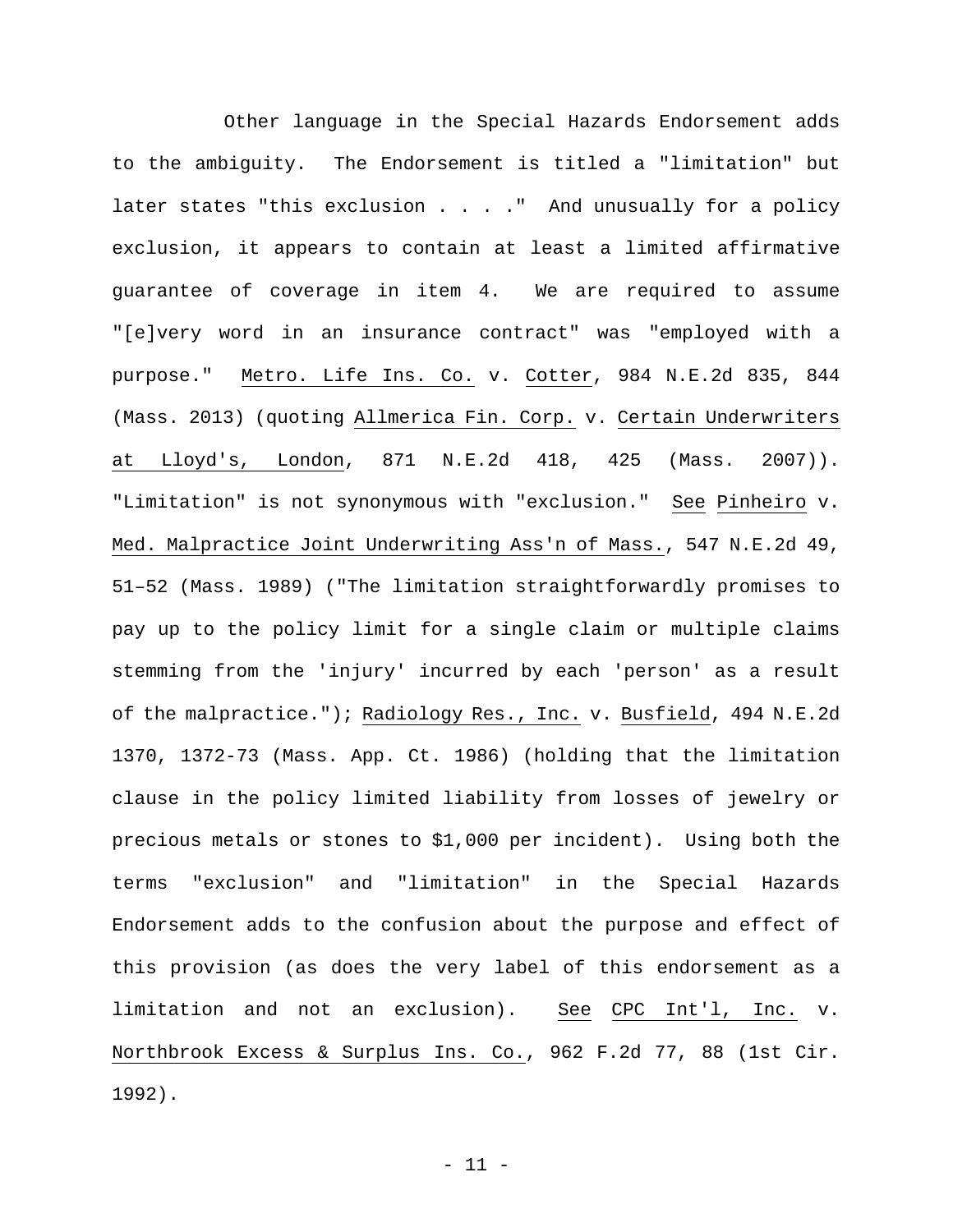And under Massachusetts law, provisions of an insurance agreement should be read in light of the purpose of the overall agreement. U.S. Liab. Ins. Co. v. Benchmark Constr. Servs., Inc., 797 F.3d 116, 122-23 (1st Cir. 2015). This was an excess liability policy for a company that shipped, among other things, petroleum products. Reading the agreement, as General Star does, to exclude a major risk in PTI's line of business is inconsistent with the purpose of this insurance policy.

In these circumstances, the plain text of the Special Hazards Endorsement is ambiguous. Nothing in the text of the Endorsement conclusively favors one interpretation over the others.

### 2. Other provisions in the policy do not resolve the ambiguity in the Special Hazards Endorsement.

Massachusetts instructs courts to read the text of an insurance policy as a whole and give meaning to each provision in context. See Holyoke Mut. Ins. Co., 106 N.E.3d at 577; LES Realty Trust "A" v. Landmark Am. Ins. Co., 977 N.E.2d 566, 569 (Mass. App. Ct. 2012) ("[W]ell-established principles of policy interpretation requir[e] that we consider policy provisions in context and in light of the policy as a whole.").

The text of this agreement as a whole does not provide any context that resolves the ambiguity in the meaning of the Special Hazards Endorsement. Rather, it uses clauses that might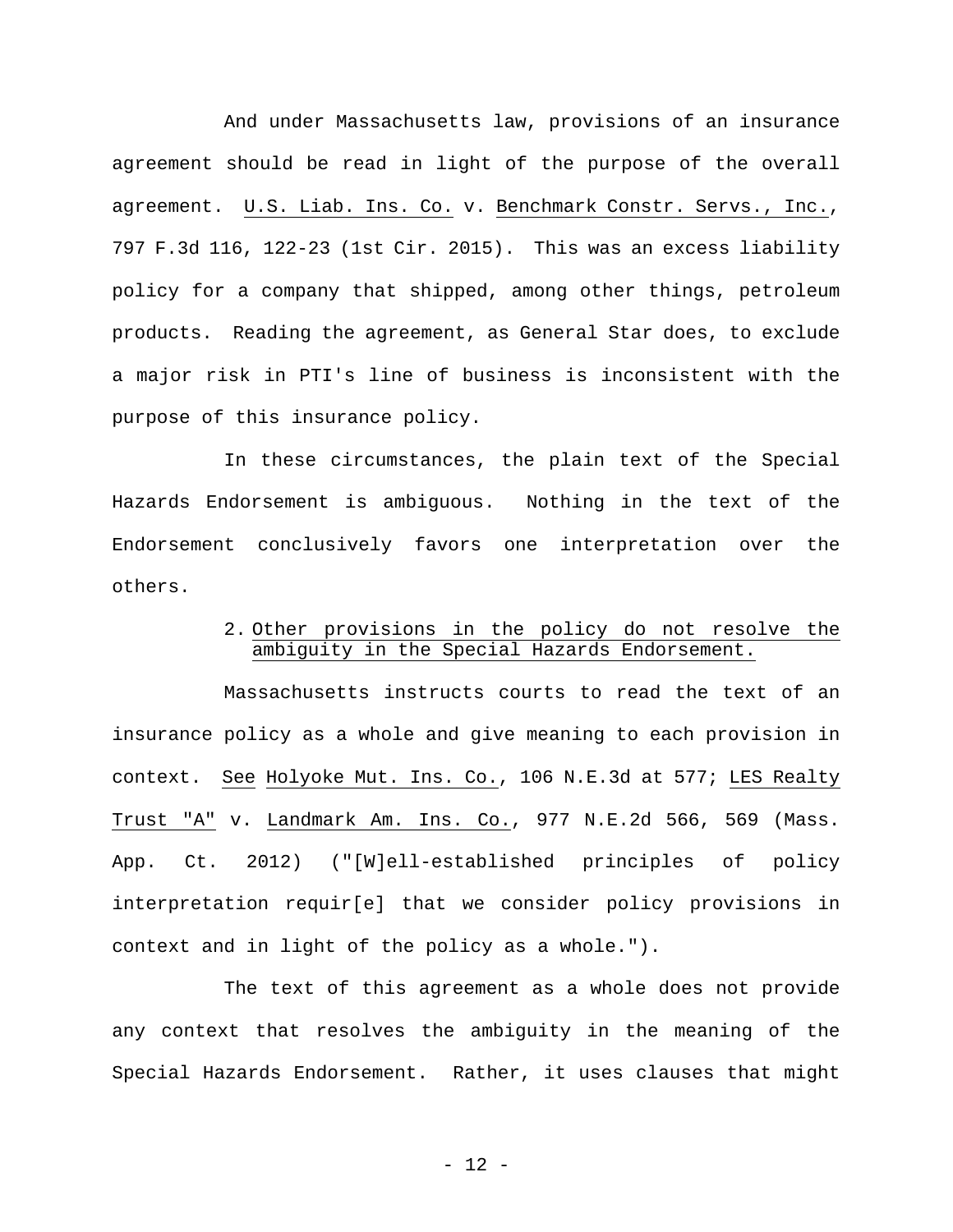have clarified the meaning of that provision inconsistently. For example, the Certified Acts of Terrorism Exclusion states "[t]he terms and limitations [of this exclusion] . . . do not serve to create coverage for 'any injury or damage' that is otherwise excluded under this Coverage Part." General Star did not include the same language in the Special Hazards Endorsement, or other endorsements, such as the Silica Exclusion, Asbestos Exclusion, or the Nuclear Waste Exclusion.

The agreement also labels the Special Hazards Endorsement a "limitation" whereas it calls the fifteen other endorsements that limit coverage "exclusions." As we have described, the Special Hazards Endorsement also uses the term "exclusion" in its text. It is unclear whether the use of a different title for the Special Hazards Endorsement is meaningful -- as it ordinarily would be -- or simply inadvertent. See Endorsements, riders, and the like, 2 Couch on Ins. § 21:21 (3d ed. 2020) ("The caption of a rider is to be read and construed with the language of the rider itself  $\dots$ .").

And there is substantial overlap between the Total Pollution Exclusion and the specific endorsements in the agreement. The Total Pollution Exclusion disclaims coverage for "any . . . [r]equest, demand, or order that any insured or others test for, monitor, clean up, remove, contain, treat, detoxify or neutralize, or in any way respond to, or assess the effects of

- 13 -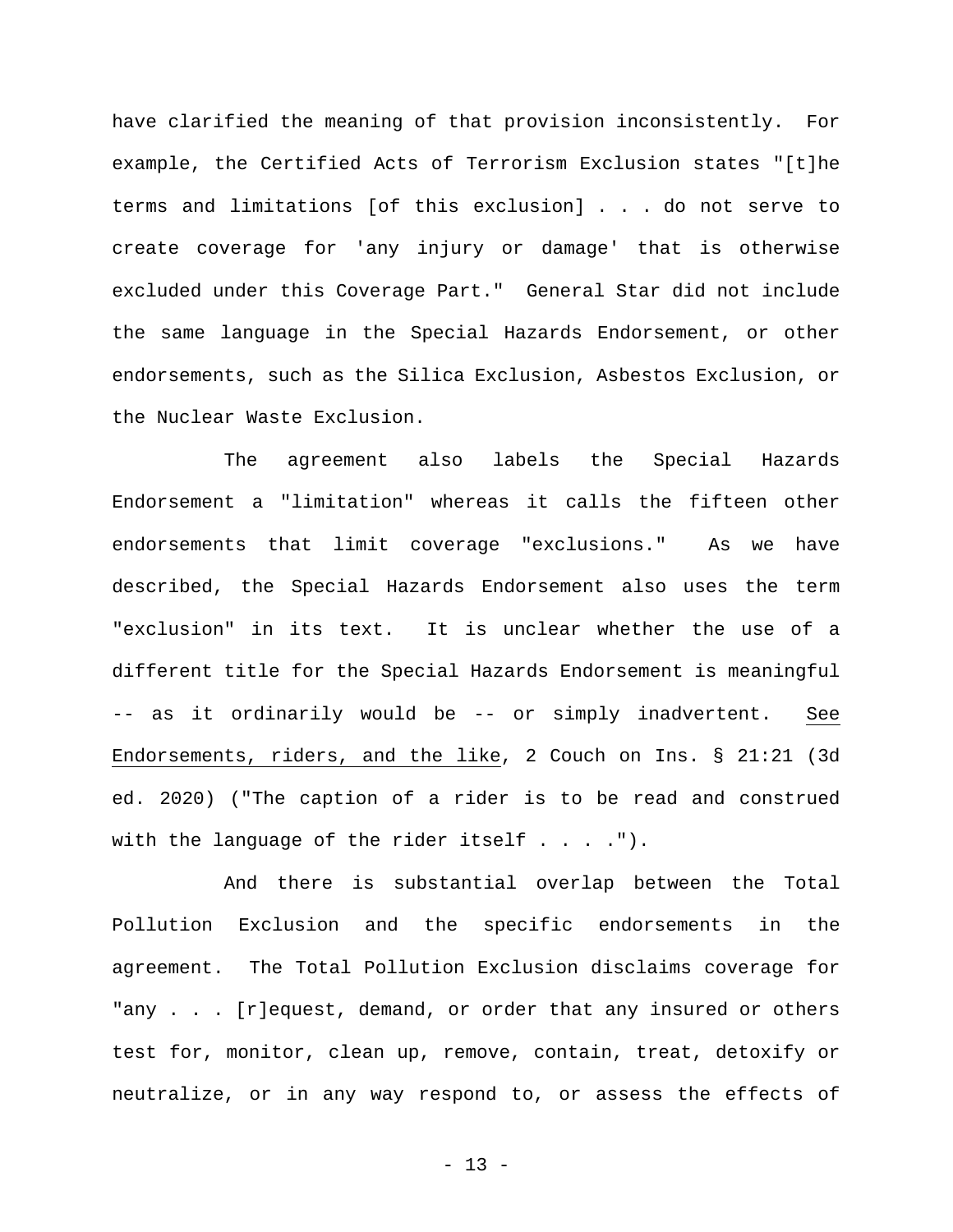pollutants." It further defines pollutants to include "[a]ny solid, liquid, gaseous or thermal irritant or contaminant, including smoke, vapor, soot, fumes, acids, alkalis, chemicals and waste." But the policy still contains specific exclusions for cleanup costs for pollutants that appear to meet that broad definition, including nuclear waste, bisphenol A, asbestos, and silica.<sup>3</sup> Massachusetts courts ordinarily read insurance agreements to avoid surplusage. See Desrosiers v. Royal Ins. Co. of Am., 468 N.E.2d 625, 629 (Mass. 1984). Once again, the extent to which the redundancy in this particular agreement is meaningful, or simply inadvertent, is unclear. For that reason, we cannot rely on the Total Pollution Exclusion to resolve the ambiguity in the text of the Special Hazards Endorsement.

In these circumstances, neither PTI's nor General Star's interpretation of the Special Hazards Endorsement is unreasonable. "[T]he phraseology can support a reasonable difference of opinion as to the meaning of the words employed and the obligations

<sup>3</sup> Massachusetts has cited approvingly case law calling silica a "pollutant." See Warner Co. v. Liberty Mut. Ins. Co., 951 N.E.2d 1013, at \*5 (Mass. App. Ct. 2011) (unpublished table opinion). More generally, it has stated that a reasonable policyholder's expectations govern what constitutes pollution within the meaning of such a policy. See Feinberg v. Com. Union Ins. Co., 766 N.E.2d 888, 893 (Mass. App. Ct. 2002).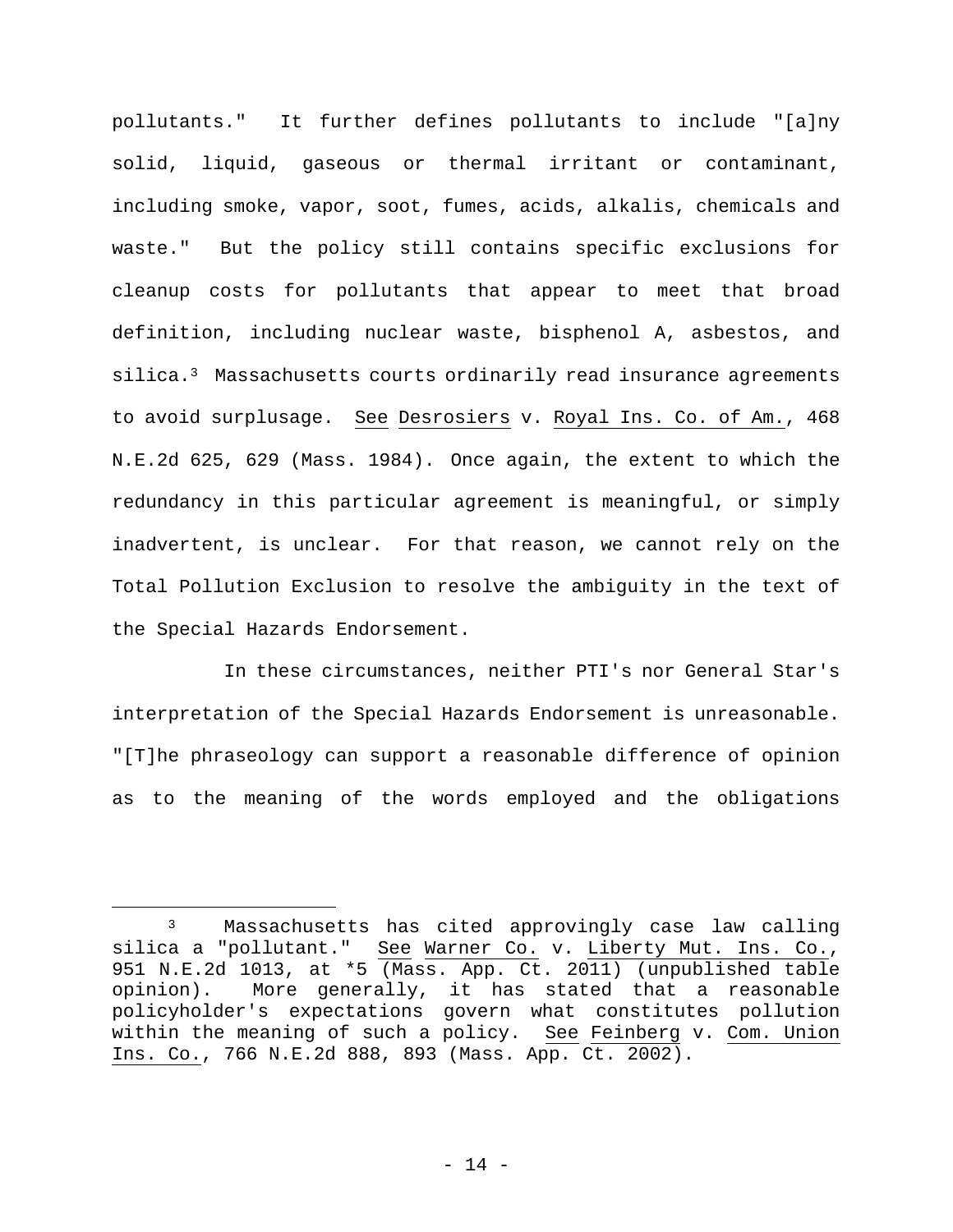undertaken." Surabian Realty Co. v. NGM Ins. Co., 971 N.E.2d 268, 271 (Mass. 2012) (internal quotations and citations omitted).

> 3. Ambiguity in the policy must be construed in favor of the insured.

Massachusetts law is unequivocal that faced with two plausible interpretations of the policy, we must construe all ambiguity in favor of the insured.4 Id. at 271; Metro. Prop. & Cas. Ins. Co., 951 N.E.2d at 671; see also Utica Mut. Ins. Co. v. Weathermark Invs., Inc., 292 F.3d 77, 80 (1st Cir. 2002) ("[A]ny residual ambiguity must be resolved against the insurer."). When faced with competing plausible interpretations of the insurance policy "doubts as to the intended meaning of the words must be resolved against the insurance company that employed them." Surabian Realty Co., 971 N.E.2d at 271 (quoting Boazova v. Safety Ins. Co., 968 N.E.2d 385, 390 (Mass. 2012)). This is doubly so when construing a provision that limits available coverage. See

<sup>4</sup> General Star argues that even if the policy is ambiguous, extrinsic evidence proves the Total Pollution Exclusion precludes coverage here. It points to the fact that after this dispute arose PTI renegotiated its insurance coverage and paid an additional premium in exchange for a more limited Total Pollution Exclusion. This is unpersuasive. At the district court the parties agreed this matter presented a pure question of law that could be resolved without discovery. In any event, General Star has not met its burden to show the extrinsic evidence is "so one-sided" that no reasonable person could accept PTI and Utica's interpretation in light of that evidence. See Mason v. Telefunken Semiconductors Am., LLC, 797 F.3d 33, 38 (1st Cir. 2015); see also Utica Mut. Ins. Co. v. Weathermark Invs., Inc., 292 F.3d 77, 80 (1st Cir. 2002).